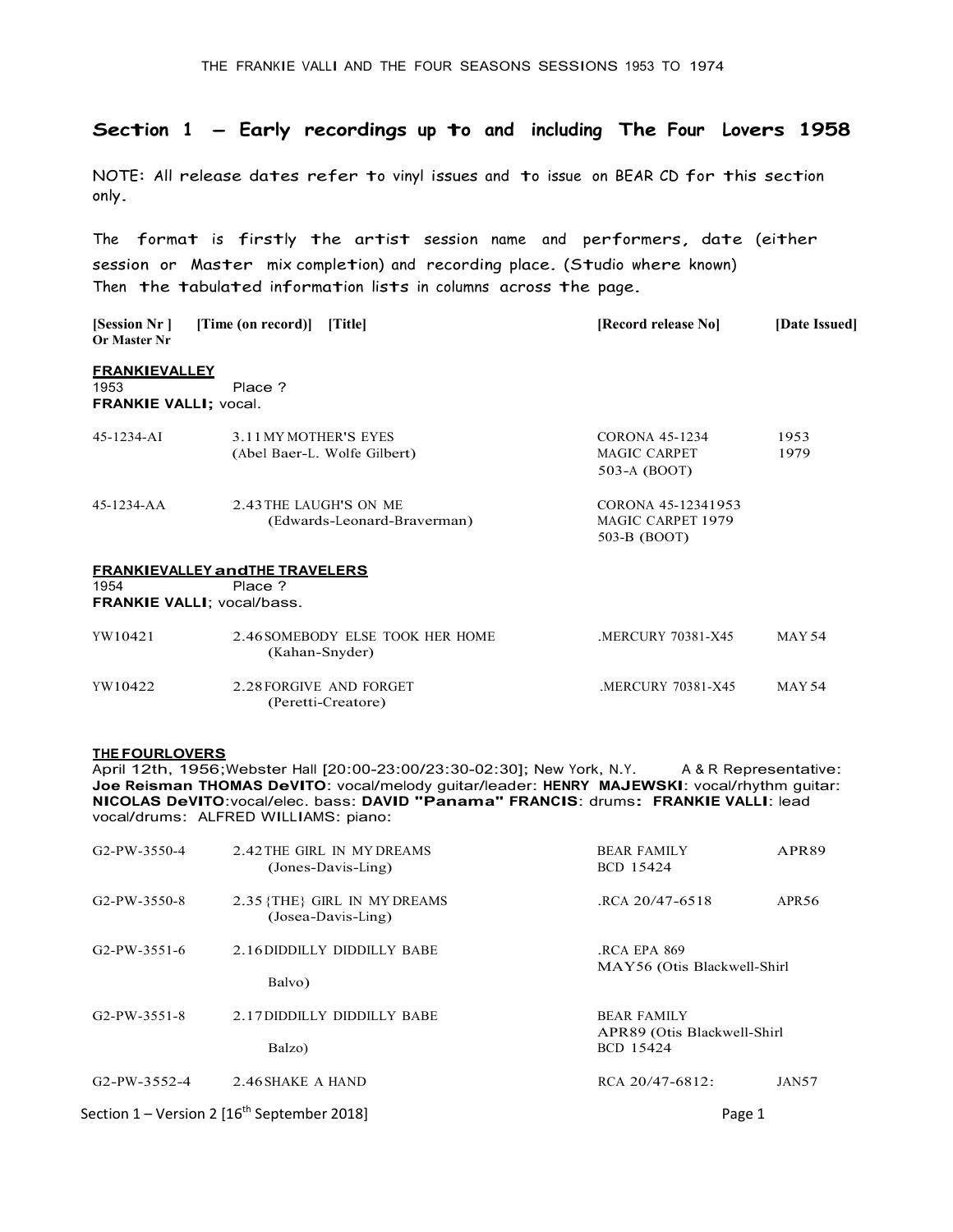# THE FRANKIE <sup>V</sup><sup>A</sup>LLI AND THE FOUR SEASONS SESSIONS 1953 TO 1974

|                           | (Joe Morris)                                        | EPA 869.                        | MAY56                  |
|---------------------------|-----------------------------------------------------|---------------------------------|------------------------|
| G2-PW-3553-1              | 2.30 HONEY LOVE<br>(Clyde McPhatter-Jerry Wexler)   | <b>BEAR FAMILY</b><br>BCD 15424 | APR89                  |
| $G2-PW-3553-2$            | 2.29 HONEY LOVE<br>(McPhatter-Wexler)               | RCA 20/47-6519.                 | APR 56                 |
| $G2-PW-3554-2$            | 2.30 PLEASE DON'T LEAVE ME<br>(Antoine Domino)      | RCA 20/47-6519                  | APR 56                 |
| G <sub>2</sub> -PW-3555-7 | 2.11 YOU'RE THE APPLE OF MY EYE<br>(Otis Blackwell) | RCA 20/47-6518                  | APR 56                 |
| G2-PW-3556-4              | 2.30 THE STRANGER<br>(Dick Sherman)                 | RCA 20/47-6812:<br>EPA 869.     | <b>JAN 57</b><br>MAY56 |

N.B. For all RCA sessions, the number behind the master no., e.g. G2PW 1234-10, where -10 means the take number. 1/2 means a combination of takes 1 and 2, whereof -2[1/2] means version -2 assigned to a combination of takes

### THE FOURLOVERS

April 30th, 1956;R.C.A. Studio [21:00-01:30]; New York, N.Y. A & R Representative: E.O. Walker THOMAS DeVITO:vocal/melody guitar/leader: HENRY MAJEWSKI:vocal/rhythm guitar: NICOLAS DeVITO:vocal/bass: DAVID "Panama" FRANCIS: drums: FRANKIE VALLI: lead vocal/drums:<br>ERNEST HAYES: piano:LEROY KIRKLAND: contractor.

| $G2-PW-4040-1$            | 1:59 WHITE CHRISTMAS<br>(Irving Berlin)                 | <b>BEAR FAMILY</b><br>BCD 15424 | APR89                      |
|---------------------------|---------------------------------------------------------|---------------------------------|----------------------------|
| $G2-PW-4040-2$            | 2:00 WHITE CHRISTMAS<br>(Irving Berlin)                 | .RCA LPM 1317                   | <b>NOV56</b>               |
| $G2-PW-4041-1/2$          | 2:37IT'S TOO SOON TO KNOW<br>(Deborah Chessler)         | RCA LPM 1317.                   | NOV <sub>56</sub>          |
| $G2-PW-4042-2$<br>$[1/2]$ | 2:57SAN ANTONIO ROSE<br>(Bob Wills)                     | <b>RCA LPM 1317</b>             | NOV <sub>56</sub>          |
| $G2-PW-4043-6$            | 3:20NIGHT TRAIN<br>(Jimmie Forrest-Washington Simpkins) | .RCA LPM 1317:<br>EPA 869.      | NOV <sub>56</sub><br>MAY56 |
| G <sub>2</sub> -PW-4056-6 | 1:58CIMARRON (ROLL ON)<br>(Johnny Bond)                 | .RCA LPM 1317                   | NOV <sub>56</sub>          |
| $G2-PW-4057-2$            | 2:04LAWDY MISS CLAWDY<br>(Lloyd Price)                  | .RCA LPM 1317                   | NOV <sub>56</sub>          |

### THE FOURLOVERS

June 15th, 1956; R.C.A. Victor Studio 2 [19:00-23:00]; New York, N.Y. A&R Representative: E.O. Walker THOMAS DeVITO: vocal/melody guitar/leader: HENRY MAJEWSKI: vocal/rhythm guitar:<br>NICOLAS DeVITO: vocal/elec. bass: DAVID

| G2-PW-3498-2 | 1:52WHAT IS THIS THING CALLED LOVE | <b>BEAR FAMILY</b> | PR89. |
|--------------|------------------------------------|--------------------|-------|
|              | (Cole Porter)                      | BCD 15424          |       |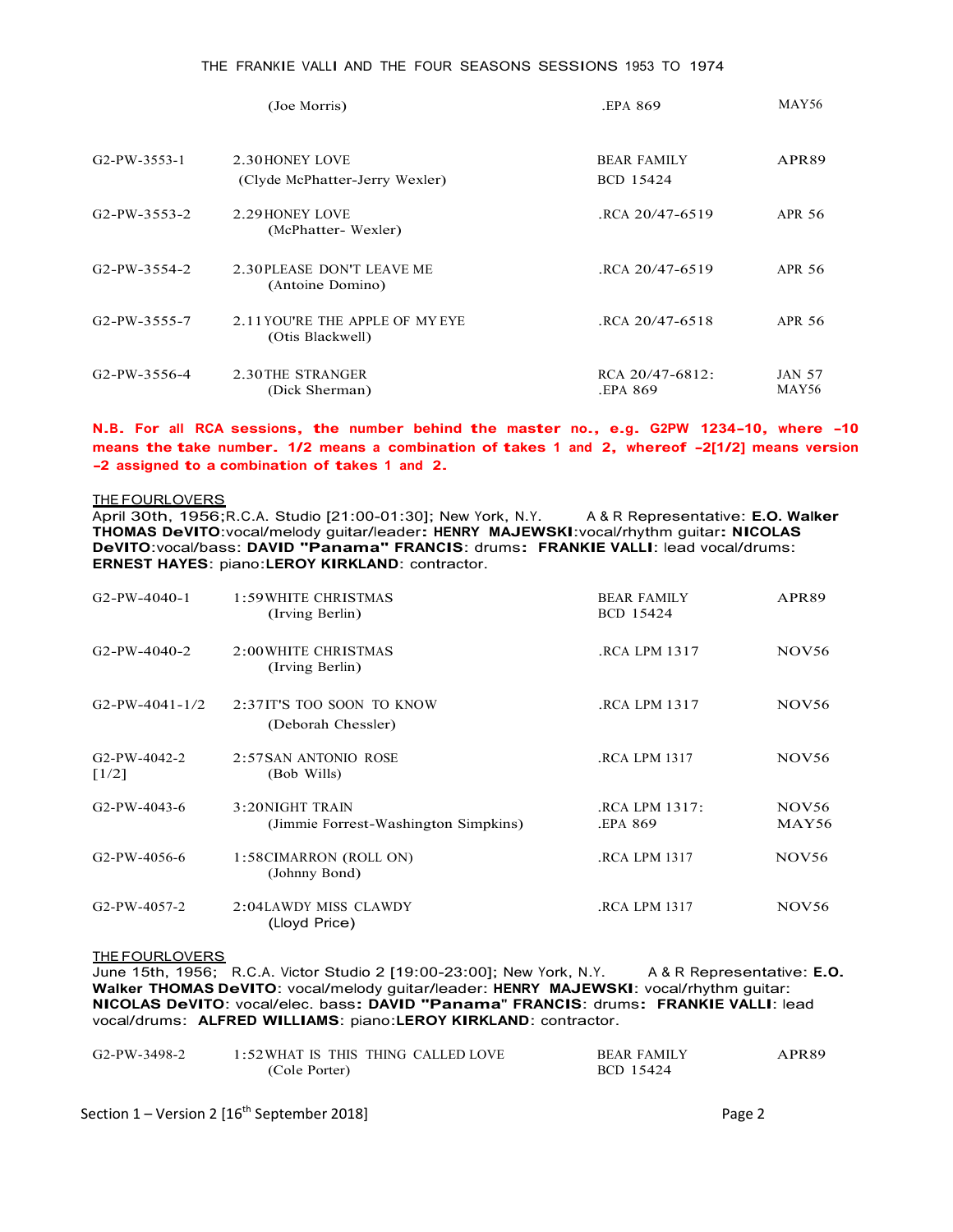| G <sub>2</sub> -PW-3499-2 | 2:38JOYRIDE [instrumental]<br>(Shirl Balzo)                            | <b>.RCA LPM 1317</b>            | NOV56             |
|---------------------------|------------------------------------------------------------------------|---------------------------------|-------------------|
| $G2-PW-3500-1$            | 1:40SUCH A NIGHT<br>(Lincoln Chase)                                    | <b>BEAR FAMILY</b><br>BCD 15424 | APR89             |
| G <sub>2</sub> -PW-3500-5 | 1:37 SUCH A NIGHT<br>(Lincoln Chase)                                   | .RCA LPM 1317                   | NOV56             |
| $G2-PW-5627-1$            | 3:04THIS IS MY STORY                                                   | .RCA LPM 1317:                  | <b>NOV56</b>      |
|                           | (G. Forest-E. Levy)                                                    | .EPA 871                        | DEC <sub>56</sub> |
| $G2-PW-5628-1$            | 2:03(I LOVE YOU) FOR SENTIMENTAL REASONS<br>(Deek Watson-William Best) | <b>BEAR FAMILY</b><br>BCD 15424 | APR89             |
|                           | G2-PW-5628-2/3 2:13(I LOVE YOU) FOR SENTIMENTAL REASONS.               | <b>RCA LPM 1317:</b>            | NOV <sub>56</sub> |
|                           | (Deek Watson-William Best)                                             | EPA 871                         | DEC56             |
| G2-PW-5629-3              | 1:46I WANT A GIRL JUST LIKE THE GIRL                                   | .RCA LPM 1317:                  | NOV <sub>56</sub> |
|                           | (William Dillon-Harry Von Tilzer)                                      | <b>.EPA 871</b>                 | DEC56             |
| G <sub>2</sub> -PW-5630-3 | 2:20MEMORIES OF YOU                                                    | <b>RCA LPM 1317</b>             | NOV <sub>56</sub> |
|                           | (Andy Razaf-Eubie Blake)                                               | EPA 871                         | DEC56             |

# THE FRANKIE <sup>V</sup><sup>A</sup>LLI AND THE FOUR SEASONS SESSIONS 1953 TO 1974

# N.B. BEAR FAMILY BCD 15424 l<sup>i</sup>sts MEMORIES OF YOU as credited to (Raoul C<sup>i</sup>ta).

<u>THE FOURLOVERS</u><br>August 10th, 1956; Webster Hall [14:00-18:00]; New York, N.Y. August 10th, 1956; Webster Hall [14:00-18:00]; New York, N.Y. A & R Representative: E. Crumpacker THOMAS DeVITO:vocal/melody guitar/leader; HENRY MAJEWSKI:vocal/rhythm guitar; CLIFF LEEMAN: drums: FRANKIE VALLI: lead vocal/drums; BOB DAVIE: piano; CHARLES R.GREAN: bass/contractor.

| G2-PW-6675-8              | 2:19JAMBALAYA<br>56 (Hank Williams)                           | RCA 20-47 6646                   | <b>AUG</b>               |
|---------------------------|---------------------------------------------------------------|----------------------------------|--------------------------|
| G <sub>2</sub> -PW-6676-4 | 1:55BE LOVEY DOVEY<br>56 (Larry Harrison-Gregory Caroll)      | RCA 20-47 6646                   | <b>AUG</b>               |
| G <sub>2</sub> -PW-6677-5 | 2:22LOVE SWEET LOVE<br>(Larry Harrison-Gregory Caroll)        | <b>BEAR FAMILY</b><br>BCD 15424  | APR89                    |
| G <sub>2</sub> -PW-6678-7 | 2:10HAPPYAMI<br>(Michael Elliott-Sid Wyche)                   | RCA 20-47 6768<br>$/$ . EP DJ-47 | DEC 56,<br><b>DEC 56</b> |
| $G2-PW-6679-8$            | 2:26NEVER, NEVER<br>56 (Ben Raleigh-Sherman Edwards)<br>DEC56 | RCA 20-47 6768<br>/ .EP DJ-47    | DEC.                     |

# THE FOURLOVERS

October 14th 1957Place ?

FRANKIE VALLI;lead vocal THOMAS DeVITO; vocal/melody guitar/leader NICHOLAS DeVITO; HENRY MAJEWSKI; vocal/rhythm guitar

| ZSP 42533 | 2.12 MY LIFE FOR YOUR LOVE<br>(Blackwell) | EPIC 9255<br>MAGIC CARPET | <b>JAN 58</b><br>'979 |  |
|-----------|-------------------------------------------|---------------------------|-----------------------|--|
|           |                                           | 503-B (BOOT)              |                       |  |